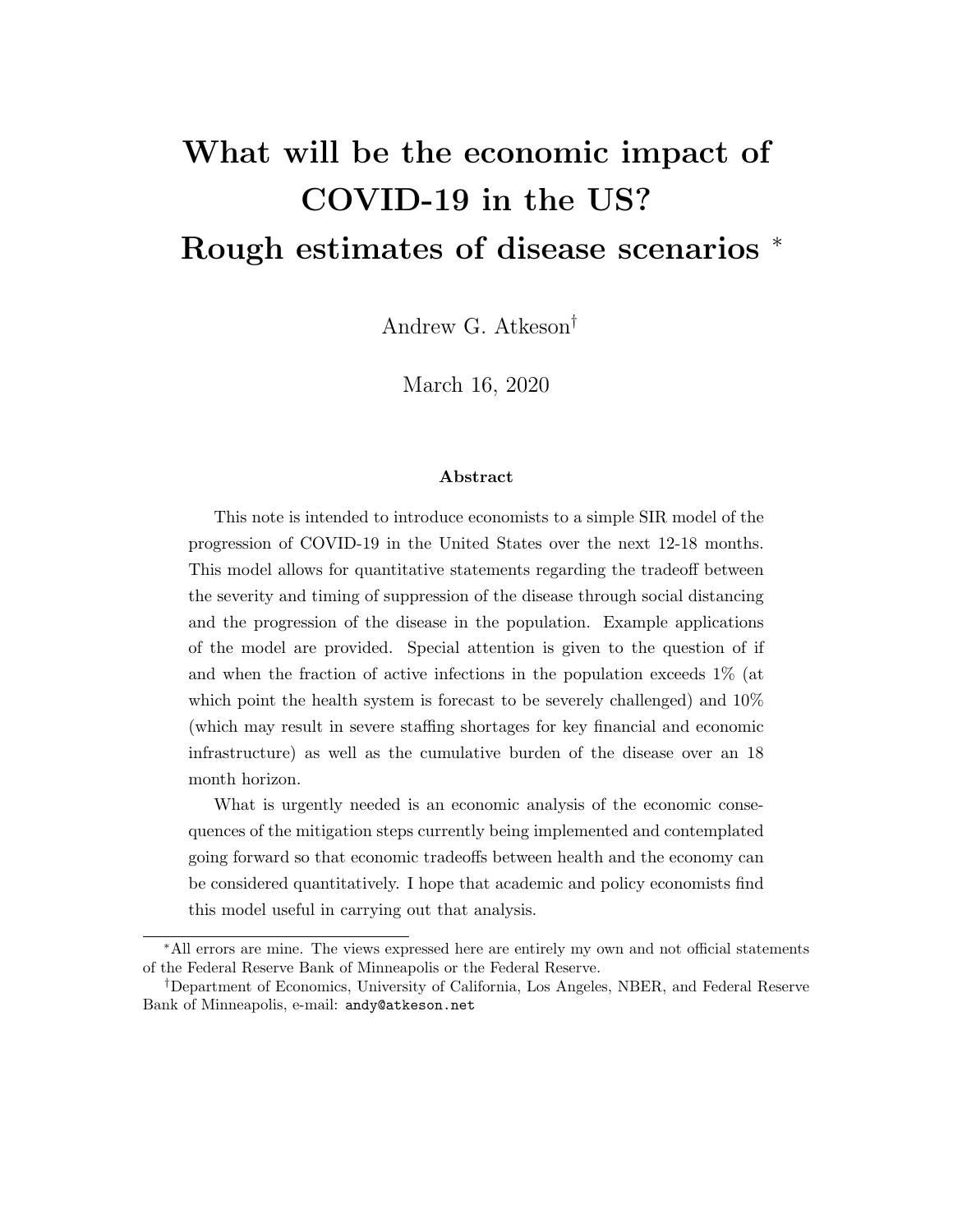## 1 Introduction

In the face of the rapidly growing COVID-19 pandemic, a wide variety of SIR models of the progression of this epidemic are being used by public health experts to generate scenarios that are being used to guide decisions to recommend and impose increasingly severe mitigation measures on economies worldwide. Economists are not fully familiar with the quantitative implications of these models and thus are not fully engaged in the policy discussion regarding the tradeoff between the public health and economic implications of these mitigation and social distancing measures.<sup>1</sup>

This note is intended to introduce economists to a simple SIR model of the progression of COVID-19 in the United States over the next 12-18 months. An SIR model is a Markov model of the spread of an epidemic in a population in which the total population is divided into categories of being susceptible to the disease (S), actively infected with the disease  $(I)$ , and recovered (or dead) and no longer contagious  $(R)$ .<sup>2</sup> How an epidemic plays out over time is determined by the transition rates between these three states. These transition rates are determined by characteristics of the underlying disease and by the extent of mitigation and social distancing measures imposed. This model allows for quantitative statements regarding the tradeoff between the severity and timing of suppression of the disease through social distancing and the progression of the disease in the population. The particular model studied is from [Wang et al.](#page-23-0)  $(2020)^3$  $(2020)^3$  Example applications of the model are provided. Special attention is given to the question of if and when the fraction of active infections in the population exceeds 1% (at which point the health system is forecast to be severely challenged) and 10% (which may result in severe staffing shortages for key financial and economic infrastructure) as well as the cumulative burden of the disease over an

<sup>1</sup>Several early analyses of the economic impact of COVID-19 are coming out. [Gourinchas](#page-22-0) [\(2020\)](#page-22-0) and [McKibbin and Roshen](#page-23-1) [\(2020\)](#page-23-1) are useful discussions of the tradeoff between public health and economic impact. [Barro et al.](#page-22-1) [\(2020\)](#page-22-1) uses data from the 1918-19 Spanish Flu epidemic to put bounds on the impacts of COVID-19 on mortality and economic output.

<sup>2</sup>Here I consider a model in which agents cannot get the disease again once they have transitioned into the  $R$  state. It is not yet clear whether this assumption is correct for COVID-19.

<sup>3</sup><https://doi.org/10.1038/s41421-020-0148-0>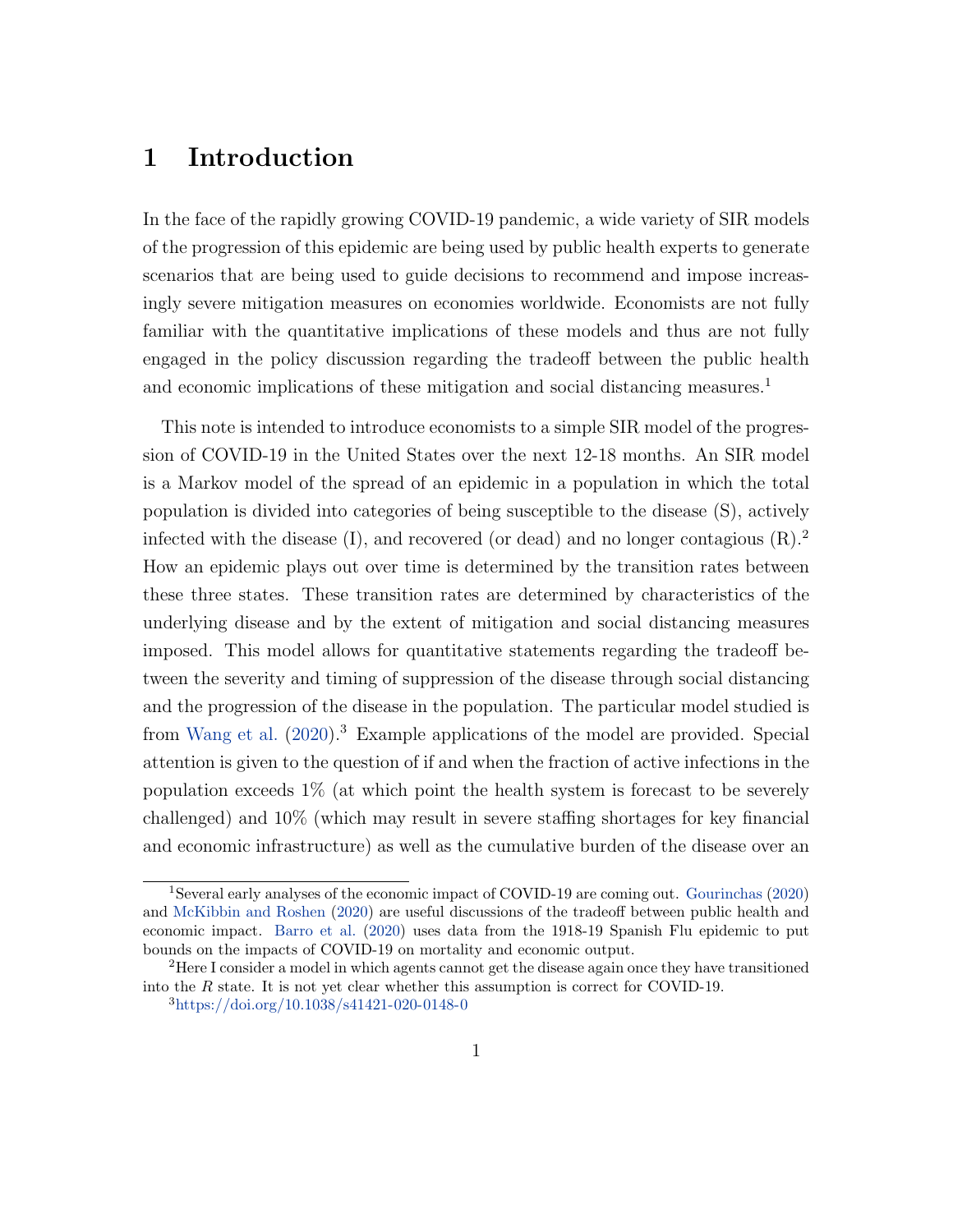18 month horizon.<sup>4</sup>

[Anderson et al.](#page-22-2) [\(2020\)](#page-22-2) published online in The Lancet discusses the issues consid-ered in this note.<sup>5</sup> The figure [1,](#page-2-0) taken from that paper illustrates qualitatively the impact of mitigation measures on the cumulative and peak incidence of the disease over a time horizon of 12 months together with the concern that relaxation of social distancing measures too early would lead to a resurgence of the disease. The aim of this note is to introduce economists to the quantitative implications of such models for alternative mitigation efforts.

<span id="page-2-0"></span>

*Figure:* **Illustrative simulations of a transmission model of COVID-19**

A baseline simulation with case isolation only (red); a simulation with social distancing in place throughout the epidemic, flattening the curve (green), and a simulation with more effective social distancing in place for a limited period only, typically followed by a resurgent epidemic when social distancing is halted (blue). These are not quantitative predictions but robust qualitative illustrations for a range of model choices.

Figure 1: taken from [Anderson et al.](#page-22-2) [\(2020\)](#page-22-2) in The Lancet

 $^5$ https://doi.org/10.1016/S0140-6736(20)30567-5

in western democracies might be the most important issue. Early self-isolation, seeking medical advice remotely unless symptoms are severe, and social distancing are  $\frac{4}{10}$  The scenarios considered here should not be considered definitive forecasts. They are intended only to allow the reader to see how a model of the progression of the epidemic might be applied to economic analysis of COVID-19 and to<br>with public health experts in this area. economic analysis of COVID-19 and to allow readers trained in economics to begin conversations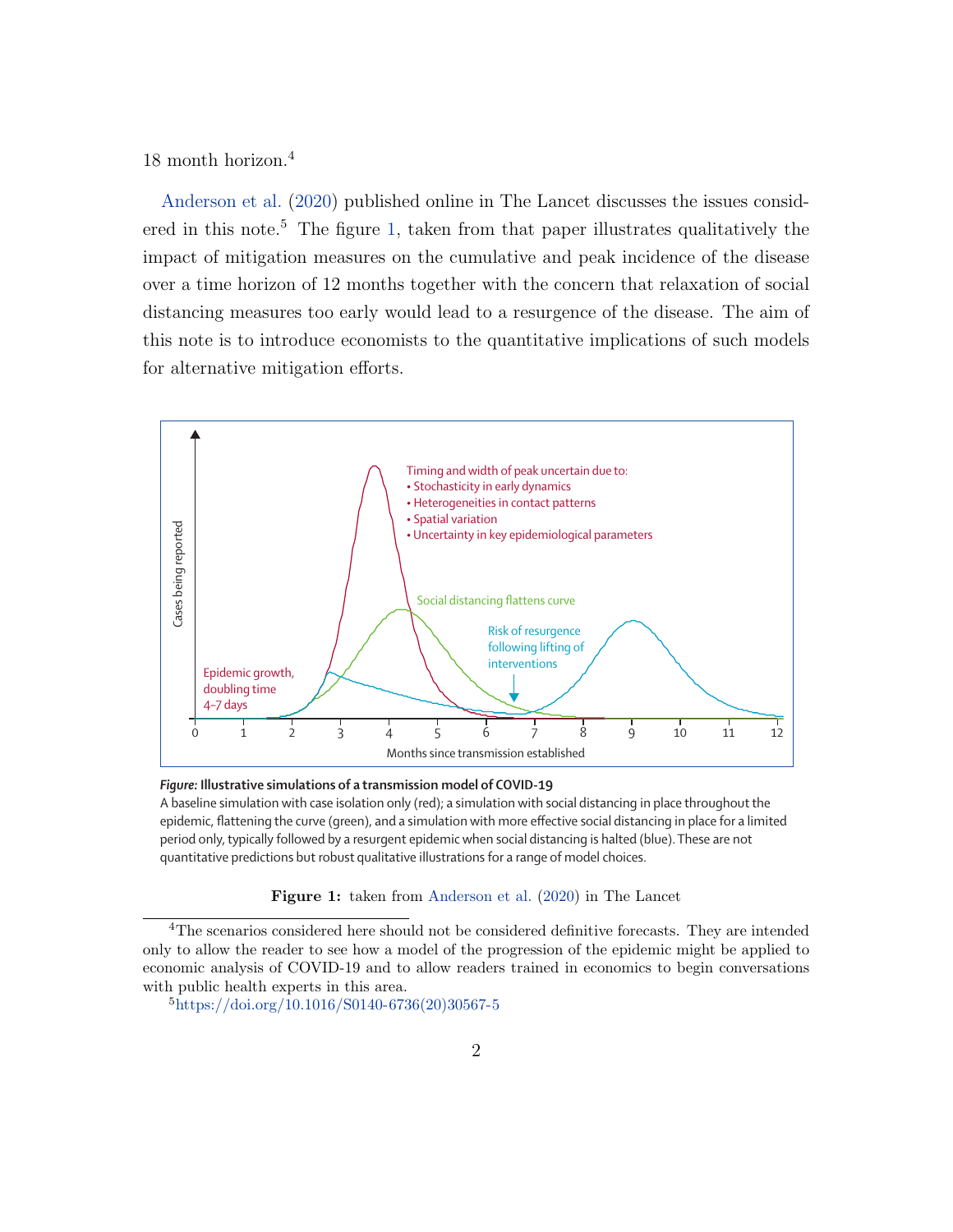#### Main Conclusions:

The main message for economists derived from simulations of this simple SIR model of the evolution of COVID-19 in the United States (and likely worldwide) is that it will likely require severe social distancing measures maintained for an entire year or even 18 months (until a vaccine can be developed) to avoid severe public health consequences.

Even putting aside concerns about public health, it appears that there is a significant economic tradeoff whether or not we impose social distancing — the economic costs of strong social distancing measures imposed for an entire 12-18 months on the one hand or the economic costs of a large cumulative burden of lost work time (and life) due to the disease. Which option would have the more severe economic consequences is hard to determine.

Even under severe social distancing scenarios, it is likely that the health system will be overwhelmed, which is indicated to happen when the portion of the U.S. population actively infected and suffering from the disease reaches 1% (about 3.3 million current cases).<sup>6</sup> More severe mitigation efforts do push the date at which this happens back from 6 months from now to 12 months from now or more, perhaps allowing time to invest heavily in the resources needed to care for the sick. It is clear that to avoid a health care catastrophe as is currently being experienced in Italy, prolonged severe social distancing measures will need to be combined with a massive investment in health care capacity.

Under almost all of the scenarios considered, at the peak of the disease progression, between 10% and 20% of the population (33 - 66 million people) suffers from an active infection at the same time. This level of infection in the population will likely require a significant diversion of the workforce from work to either self quarantine

<sup>6</sup>See "What does the coronavirus mean for the U.S. health care system? Some simple math offers alarming answers" available here [https://www.statnews.com/2020/03/10/](https://www.statnews.com/2020/03/10/simple-math-alarming-answers-covid-19/) [simple-math-alarming-answers-covid-19/.](https://www.statnews.com/2020/03/10/simple-math-alarming-answers-covid-19/) See also this recent assessment from the European Centre for Disease Prevention and Control [https://www.ecdc.europa.eu/sites/default/files/documents/](https://www.ecdc.europa.eu/sites/default/files/documents/RRA-sixth-update-Outbreak-of-novel-coronavirus-disease-2019-COVID-19.pdf) [RRA-sixth-update-Outbreak-of-novel-coronavirus-disease-2019-COVID-19.pdf](https://www.ecdc.europa.eu/sites/default/files/documents/RRA-sixth-update-Outbreak-of-novel-coronavirus-disease-2019-COVID-19.pdf)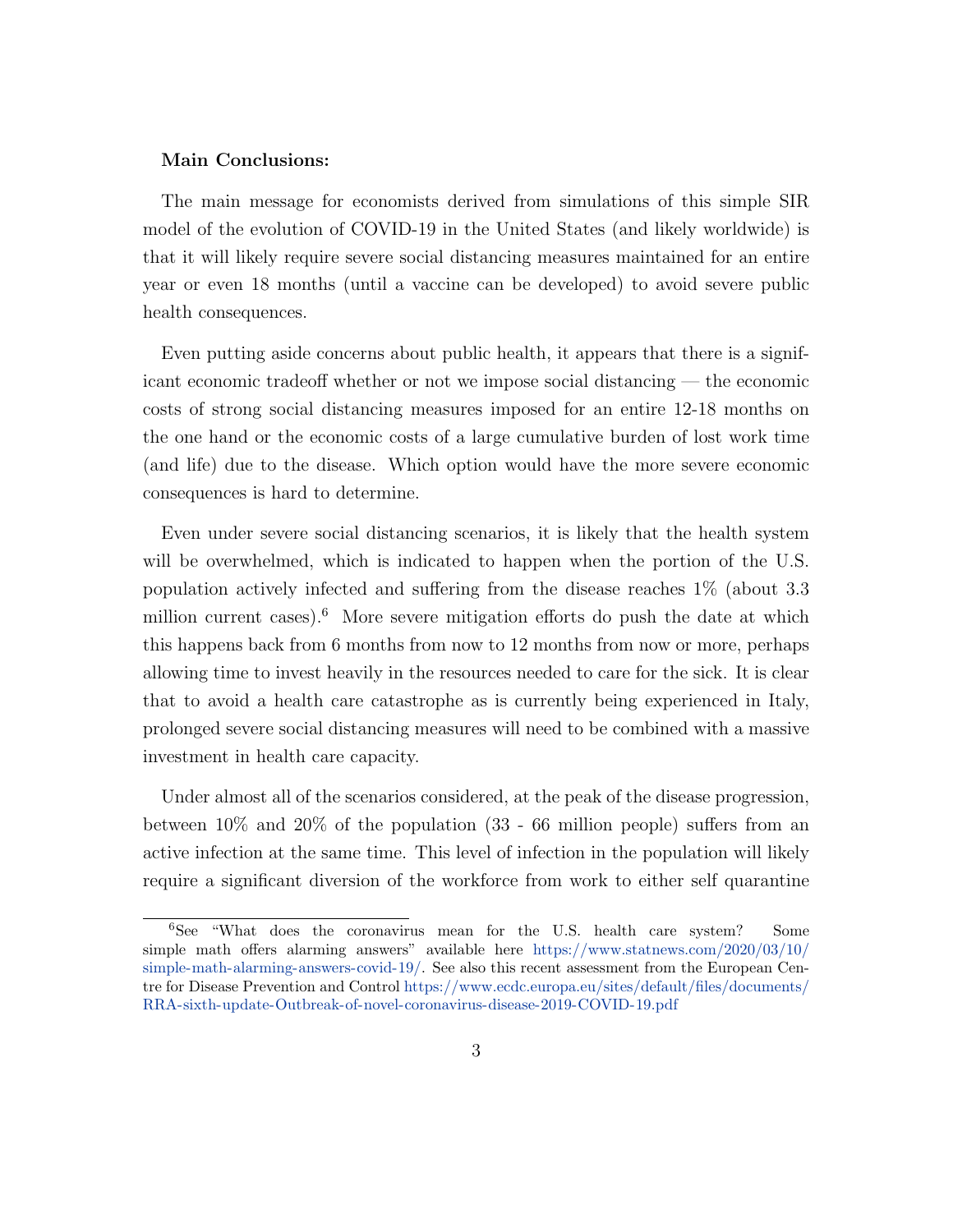and recuperation or caring for these sick individuals for a period of weeks or more. It is likely that all of this would have to occur without adequate support from the health care system for those with dire cases of the disease even if we implement a large investment in healthcare. In the model simulations, this peak infection period occurs between 7-14 months from now. It is imperative to try to understand how critical healthcare, economic, and financial infrastructure would function in a period of such concentrated disease burden should this come to pass.

Many are making note of and taking heart from the apparent success of disease mitigation efforts in China, South Korea, Taiwan, Hong Kong, and Singapore.<sup>7</sup> These areas have experienced remarkable success in reducing the number of new cases and slowing the growth of the cumulative number of cases from an exponential to a linear path through a variety of mitigation measures. But is it safe for these countries to begin to relax their mitigation efforts in the near future so as to resume economic activity? Or, as discussed in [Anderson et al.](#page-22-2) [\(2020\)](#page-22-2), would the disease simply re-emerge?

To answer this question, I use the model to ask what happens if extremely severe mitigation efforts are imposed on a temporary basis (for a few months) and then gradually relaxed. The model predicts that once mitigation efforts are relaxed, the disease simply restarts its rapid progression and sweeps through the population in less than 18 months, reaching its peak infection rate about 450 days from now. Thus, while the mitigation success of these countries is good news, a much more sustained mitigation effort will be required to capitalize on this success.

In the remainder of this note, I present the model and simulation results.

<sup>7</sup> see for example [https://www.nytimes.com/2020/03/13/opinion/coronavirus-best-response.](https://www.nytimes.com/2020/03/13/opinion/coronavirus-best-response.html) [html.](https://www.nytimes.com/2020/03/13/opinion/coronavirus-best-response.html) [Wang et al.](#page-23-0) [\(2020\)](#page-23-0) study the impact of mitigation efforts in Wuhan on the transmission of the epidemic. [Hellewell et al.](#page-22-3) [\(2020\)](#page-22-3) discuss the possibilities for containing the epidemic through isolation and contact tracing [https://doi.org/10.1016/S2214-109X\(20\)30074-7](https://doi.org/10.1016/S2214-109X(20)30074-7)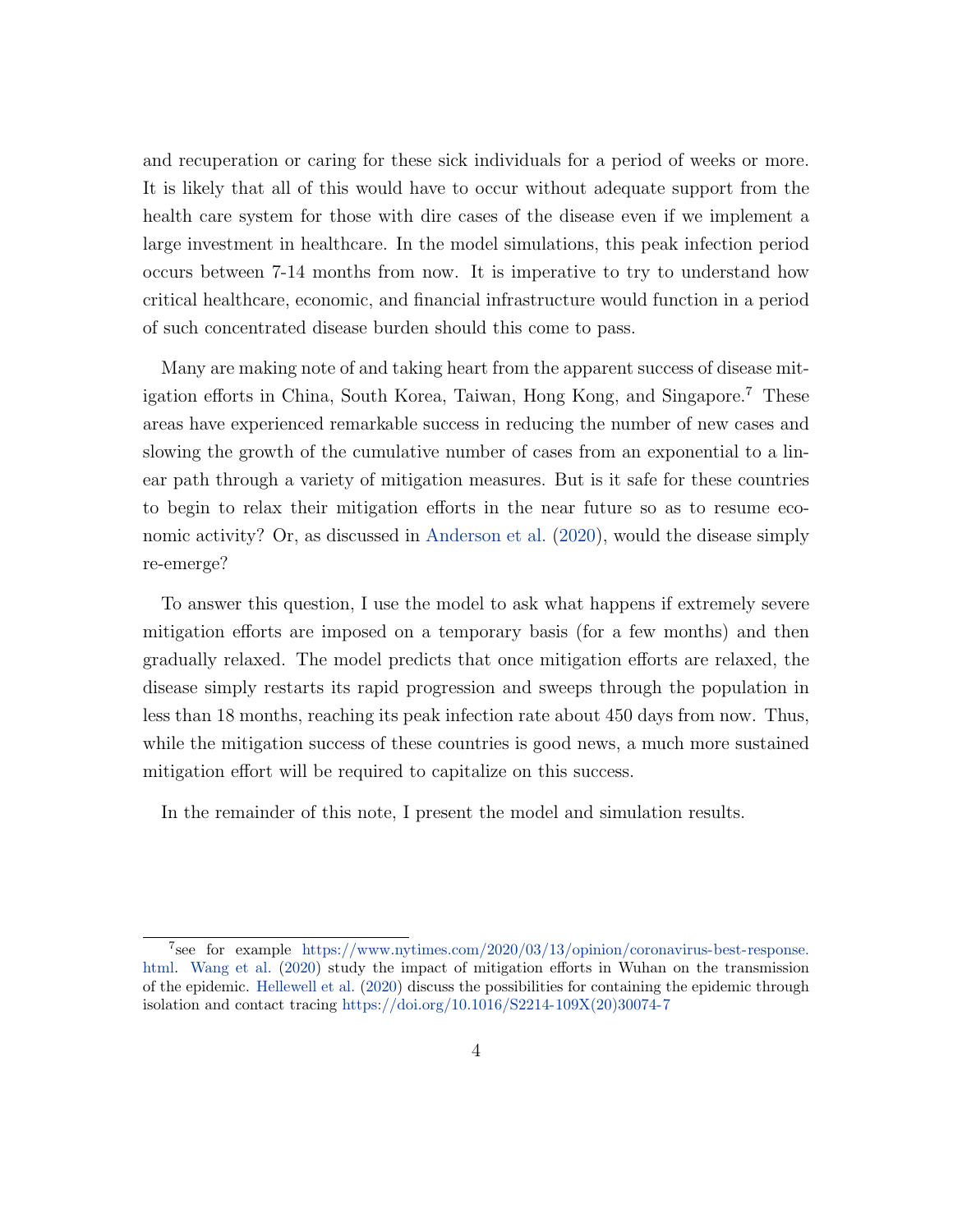### 2 The Model:

The model presented in this note is based on the model presented in [Wang et al.](#page-23-0)  $(2020).<sup>8</sup>$  $(2020).<sup>8</sup>$  A similar model applied to the Seattle area, presented in [Klein et al.](#page-22-4)  $(2020)^9$ was used in advising Seattle area public health officials on the public health measures undertaken there. Academic models presented to the CDC in February but not made public were discussed in the New York Times on March 13<sup>10</sup>. Various interactive web-based versions of these models are available online.<sup>11</sup> This video provides an accessible introduction to the mathematics involved.<sup>12</sup>

The model is as follows.

The population is set to  $N$  which here we normalize to one, so all results should be interpreted in fractions of the relevant population.

At each moment of time, the population is divided into four categories that sum to the total (of one). These are susceptible (no immunity)  $S$ , exposed  $E$ , infected I, and recovered (or dead) R. These fractions of the population evolve over time as follows

$$
dS/dt = -\beta_t \frac{S}{N}I
$$

$$
dE/dt = \beta_t \frac{S}{N}I - \sigma E
$$

$$
dI/dt = \sigma E - \gamma I
$$

$$
dR/dt = \gamma I
$$

$$
\beta_t = R_t \gamma
$$

Following [Wang et al.](#page-23-0) [\(2020\)](#page-23-0), the parameter  $\gamma$  governing the rate (per day) at

<sup>8</sup>available here <https://www.nature.com/articles/s41421-020-0148-0>

<sup>9</sup>available here <https://institutefordiseasemodeling.github.io/COVID-public/>

 $10$ see this article <https://www.nytimes.com/2020/03/13/us/coronavirus-deaths-estimate.html>

<sup>11</sup>See, for example <https://neherlab.org/covid19/> and [https://www.nytimes.com/interactive/](https://www.nytimes.com/interactive/2020/03/13/opinion/coronavirus-trump-response.html) [2020/03/13/opinion/coronavirus-trump-response.html](https://www.nytimes.com/interactive/2020/03/13/opinion/coronavirus-trump-response.html)

<sup>12</sup><https://www.youtube.com/watch?v=Kas0tIxDvrg>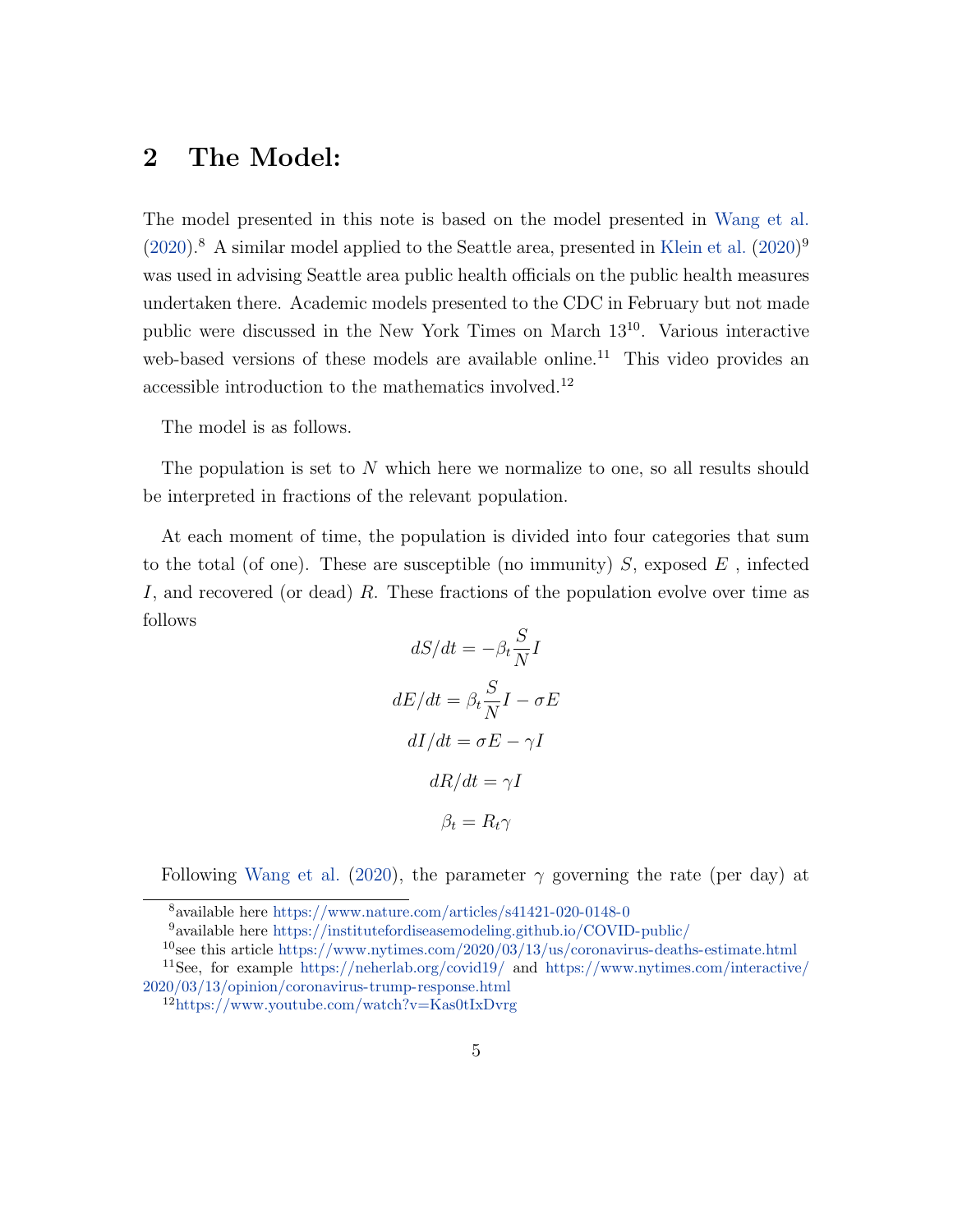which infected people either recover or die is considered a fixed parameter of the disease and is set to  $\gamma = 1/18$  reflecting an estimated duration of illness of 18 days. Likewise, the parameter  $\sigma$  governing the rate at which those exposed to the disease become infected is also considered a fixed parameter of the disease and is set to  $\sigma = 1/5.2$  reflected an estimated incubation period of the disease of 5.2 days.

The parameter  $\beta_t$  is the rate at which individuals who are infected bump into other people and "shed" virus onto those people. Of the people that they bump into, fraction S/N are susceptible and hence transition to being exposed. The parameter  $R_t$  is the ratio of this meeting rate  $\beta_t$  and the recovery + death rate  $\gamma$  on day t. This parameter governing the ratio of the rates at which those susceptible become infected and those ill either recover or die varies over time and is controlled by social distancing and quarantine measures. We will experiment with various time paths for this rate  $R_t$ .

We parameterize this rate  $R_t$  to allow for an initial period of intense application of social distancing measures followed by a relaxation of these measures to allow economic activity to resume. We do so with the following parameters

$$
R_{1t} = R_{1,0} \exp(-\eta_1 t) + (1 - \exp(-\eta_1 t)\bar{R}_1
$$

$$
R_{2t} = R_{2,0} \exp(-\eta_2 t) + (1 - \exp(-\eta_2 t)\bar{R}_2
$$

$$
R_t = (R_{1t} + R_{2t})/2
$$

Here  $R_0 = (R_{1,0} + R_{2,0})/2$  is the initial value of  $R_t$  representing the spread of the disease in its initial phase.

The parameters  $\bar{R}_i$  for  $i = 1, 2$  indicate the long run values to which  $R_{it}$  converge. Thus, in the long run  $R_t$  converges to  $(\bar{R}_1 + \bar{R}_2)/2$ . To get a U-shaped pattern for  $R_t$ , we make  $R_{1t}$  a rapidly declining function and  $R_{2t}$  a slowly rising function The parameter  $\eta_1$  governs the rate at which  $R_{1t}$  falls towards  $\bar{R}_1$ . The parameter  $\eta_2$ governs the rate at which  $R_{2t}$  rises towards  $\bar{R}_{2}$ .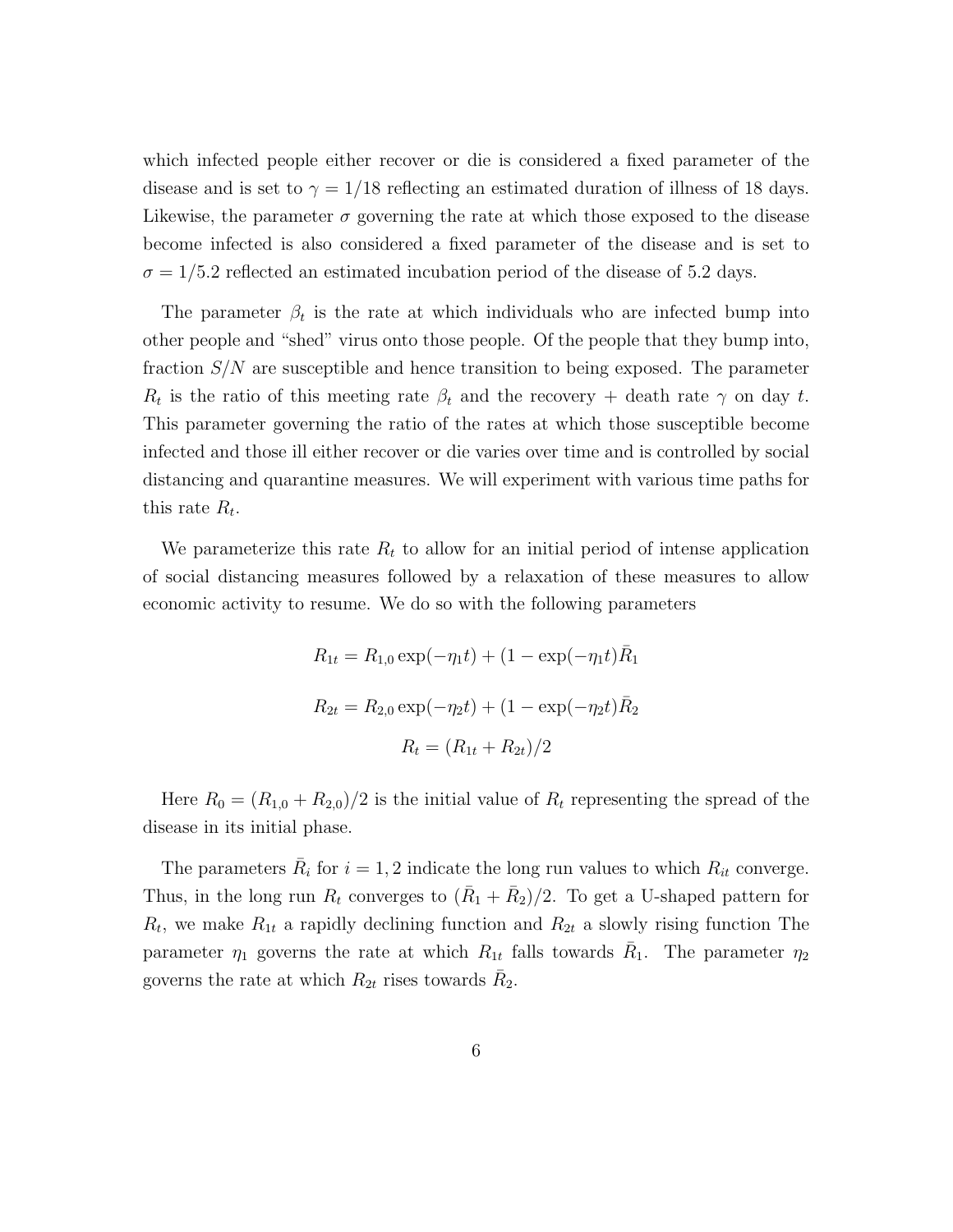This parameterization of  $R_t$  adds three differential equations to our model

$$
dR_{1t}/dt = -\eta_1 (R_{1t} - \bar{R}_1)
$$

$$
dR_{2t}/dt = -\eta_2 (R_{2t} - \bar{R}_2)
$$

$$
dR_t/dt = -\frac{1}{2}\eta_1 (R_{1t} - \bar{R}_1) - \frac{1}{2}\eta_2 (R_{2t} - \bar{R}_2)
$$

with initial conditions  $R_{i,0}$ .

#### 2.1 Model Parameters:

The parameters  $\gamma$  and  $\sigma$  are set following [Wang et al.](#page-23-0) [\(2020\)](#page-23-0) as discussed above.

The initial conditions for all experiments are set as follows. The initial value of I is set to one in ten million, corresponding to 33 initial cases in the United States given a population of 330 million. The initial value of  $E = 4I$ , corresponding to an initial 132 individuals carrying the virus but not yet contagious. These values roughly correspond to early February of 2020 for the United States. There is a lot of uncertainty regarding the number of initial cases.

The value of  $R_0$  corresponds to the transmission of the disease with no mitigation efforts. This is a critical parameter for evaluation the progression of the disease in the population and the economic costs of mitigation. [Wang et al.](#page-23-0) [\(2020\)](#page-23-0) consider a value of  $R_0 = 3.1$ . [Remuzzi and Remuzzi](#page-23-2)  $(2020)^{13}$  $(2020)^{13}$  estimate value of  $R_0$  between 2.76 and 3.25 using data from the outbreak of the disease in Italy. This website reports an  $R0$  in China of  $2.5<sup>14</sup>$ . The model referenced in Appendix 3 of [Anderson et al.](#page-22-2) [\(2020\)](#page-22-2) is also  $R_0 = 2.5$ . The model in this article in the New York Times considers a value of  $R_0 = 2.3^{15}$  [Zhang et al.](#page-23-3)  $(2020)^{16}$  $(2020)^{16}$  estimates a value of  $R_0 = 2.28$  using

<sup>13</sup>[https://doi.org/10.1016/S0140-6736\(20\)30627-9](https://doi.org/10.1016/S0140-6736(20)30627-9)

<sup>14</sup><https://www.isglobal.org/en/coronavirus-lecciones-y-recomendaciones>

<sup>15</sup><https://www.nytimes.com/interactive/2020/03/13/opinion/coronavirus-trump-response.html>

<sup>16</sup><https://www.ncbi.nlm.nih.gov/pubmed/32097725>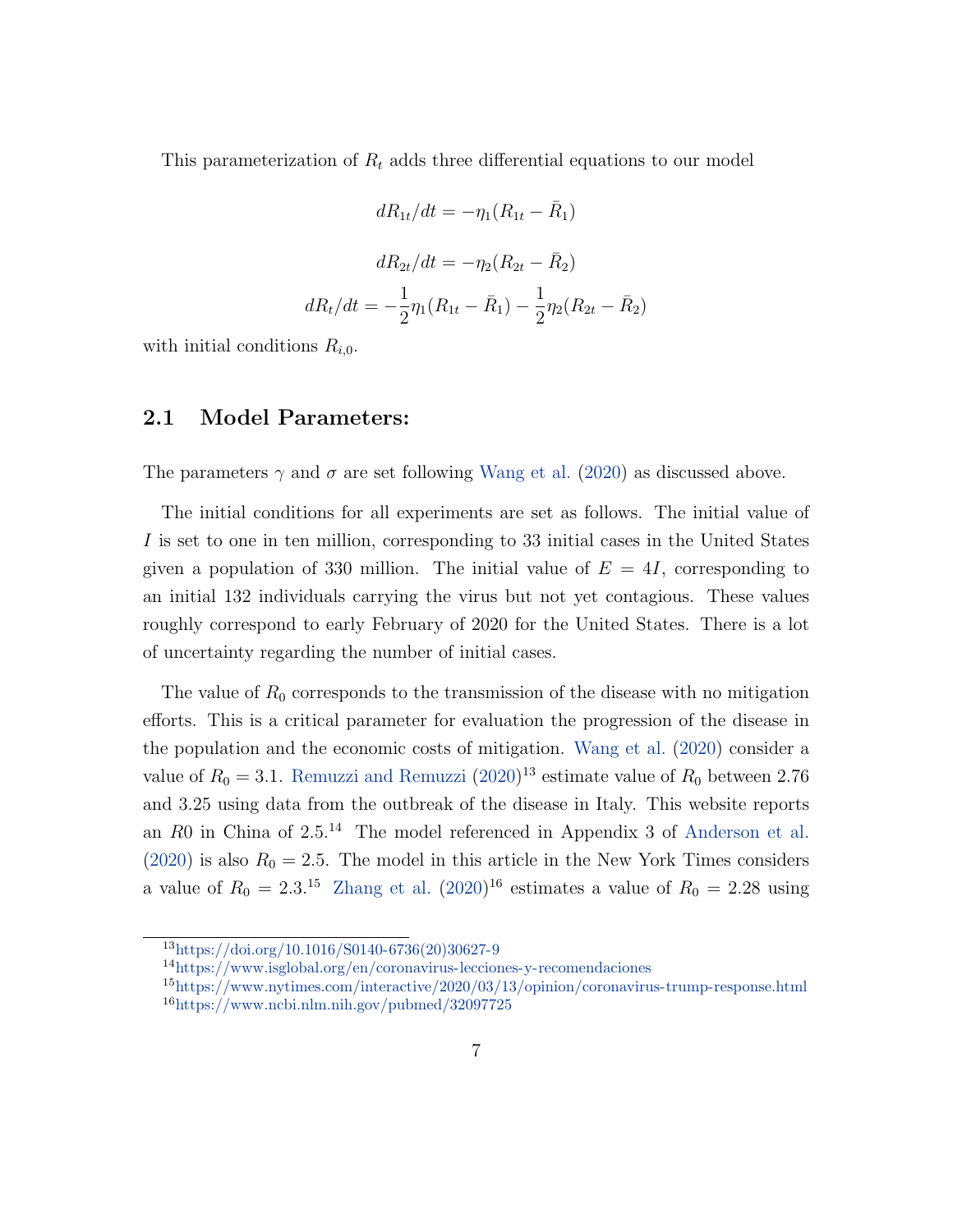data from the Princess Cruise ship. [Fauci et al.](#page-22-5)  $(2020)^{17}$  $(2020)^{17}$  report an  $R_0$  of 2.2. The European Centre for Disease Control<sup>18</sup> reports  $R_0$  as ranging from 2-3.

#### 2.1.1 The impact of mitigation on transmission:

Social distancing and other mitigation steps can reduce the transmission rate  $R_t$ . [Wang et al.](#page-23-0) [\(2020\)](#page-23-0) estimate a gradual reduction of  $R_t$  in Wuhan from 3.1, to 2.6 then to 1.9, and finally to somewhere between 0.9 and 0.5 with increasingly severe mitigation efforts. [Kucharski et al.](#page-22-6) [\(2020\)](#page-22-6) <sup>19</sup> estimate that travel restrictions in Wuhan imposed on January 23rd reduced  $R_t$  from 2.35 to close to 1 one week later. [Li et al.](#page-22-7) [\(2020\)](#page-22-7) estimate that mitigation efforts in Wuhan reduced  $R_t$  from an initial value of 2.38 to an average of 1.36 during the period January 24 to February 3 and an average of 0.99 during the period January 24 to February 8. I take these types of estimates as a guideline in parameterizing a scenario with temporary but severe mitigation measures imposed. I consider a reduction in transmission from 3.0 to 1.6 as more in line with milder social distancing measures.<sup>20</sup> [Anderson et al.](#page-22-2) [\(2020\)](#page-22-2) discuss the uncertainties surrounding estimating the effect of mitigation. It is critical to revisit the effectiveness of mitigation efforts in slowing the transmission of the disease as more information comes in from current efforts underway.

I describe the mitigation scenarios I consider below.

 $17$ <https://www.nejm.org/doi/full/10.1056/NEJMe2002387>

<sup>&</sup>lt;sup>18</sup>[https://www.ecdc.europa.eu/sites/default/files/documents/RRA-sixth-update-Outbreak-of-no](https://www.ecdc.europa.eu/sites/default/files/documents/RRA-sixth-update-Outbreak-of-novel-coronavirus-disease-2019-COVID-19.pdf)vel-coronavirus-dise [pdf](https://www.ecdc.europa.eu/sites/default/files/documents/RRA-sixth-update-Outbreak-of-novel-coronavirus-disease-2019-COVID-19.pdf)

<sup>19</sup>[https://doi.org/10.1016/S1473-3099\(20\)30144-4](https://doi.org/10.1016/S1473-3099(20)30144-4)

 $^{20}$ This website <https://neherlab.org/covid19/> considers "weak" mitigation as capable of reducing  $R_t$  to 80% of  $R_0$ , "moderate" mitigation as reducing  $R_t$  to 60% of  $R_0$ , and "strong mitigation" as reducing  $R_t$  to 40-45% of  $R_0$ .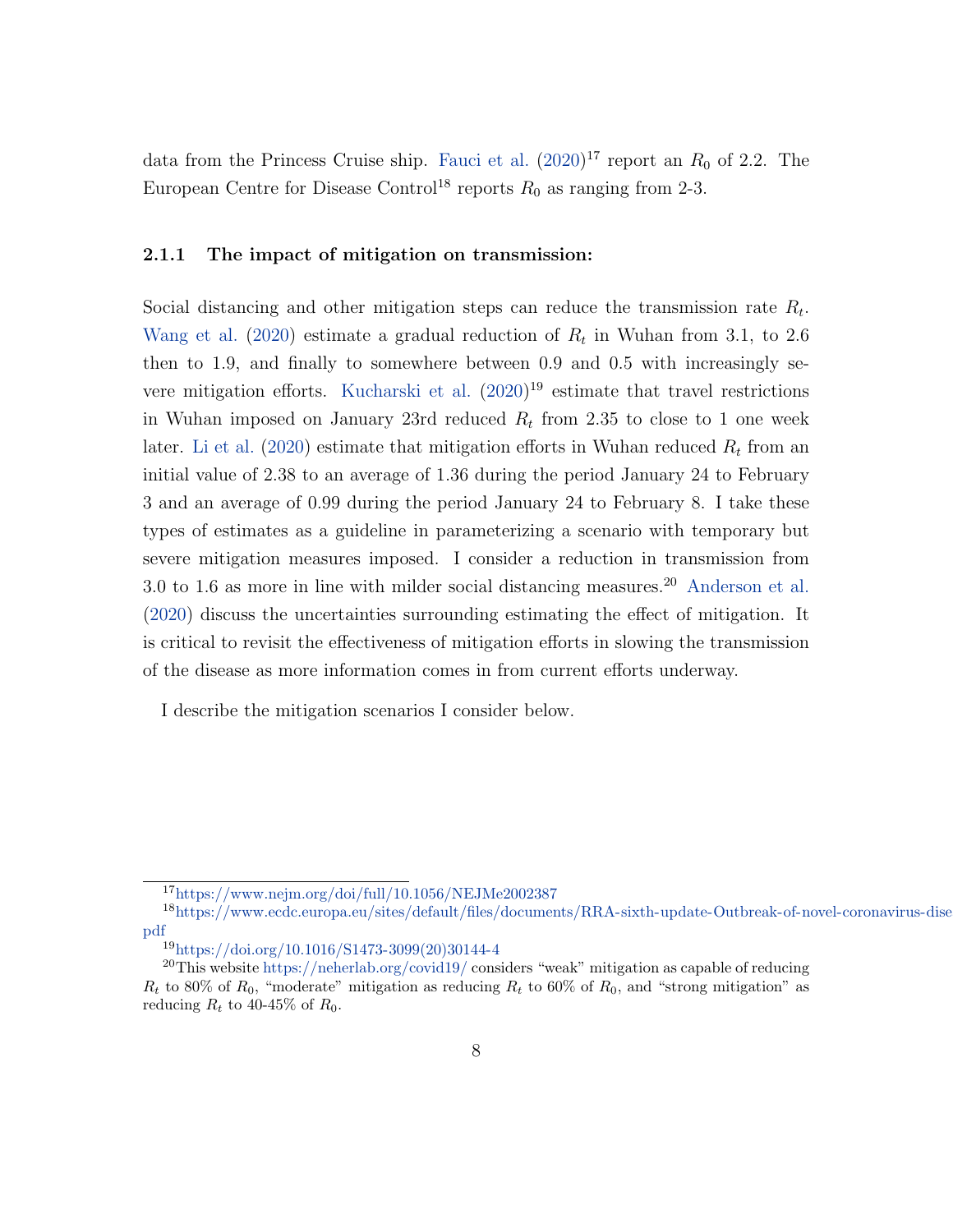## 3 Model Experiment 1: Constant Mitigation over 18 months

In my first computational experiment with the model, I ask what happens over the next 18 months holding fixed disease characteristics and mitigation efforts for the entire time period? To answer this question, I simulate the model under various fixed assumptions regarding the parameter  $R_t = R_0$  governing the effectiveness of social distancing efforts of increasing severity in slowing the spread of the disease.<sup>21</sup>

I consider constant values of  $R_t = R_0$  of 1.6, 1.8, 2.0, 2.2, 2.5, 2.8 and 3.0. representing different levels of disease transmission under different mitigation scenarios.<sup>22</sup> Note that if the true  $R_0$  for COVID-19 in the US is 3, then  $R_t = 1.6$  represents something close to a 50% reduction of the transmission rate through mitigation measures.

I plot the results for the cumulative cases as a fraction of the population over the course of 18 months under each scenario for the transmission rate  $R_t = R_0$  in Figure [2.](#page-10-0) Note that under almost all scenarios considered, more than 2/3 of the population contracts the disease over the course of 18 months, but it takes 200 days for the cumulative number of cases to build to a crescendo, ripping through the population between 150 and 400 days from now, suggesting a substantial delay in the full impact of this disease. It is only in the case that  $R_t = 1.6$  that the disease is contained to a small fraction of the population over the time period until which time a vaccine might become available.

 $21$ To solve the system of differential equations, I use Matlab's ode113 solver and I set the the options to opts = odeset('Reltol',1e-13,'AbsTol',1e-14,'Stats','on')

<sup>&</sup>lt;sup>22</sup>To produce a constant value of  $R_t$  in the model, I set  $\bar{R}_1 = \bar{R}_2 = R_{1,0} = R_{2,0} = R_0$ . The values of  $\eta_1$  and  $\eta_2$  are arbitrary in this case and can be set to 1.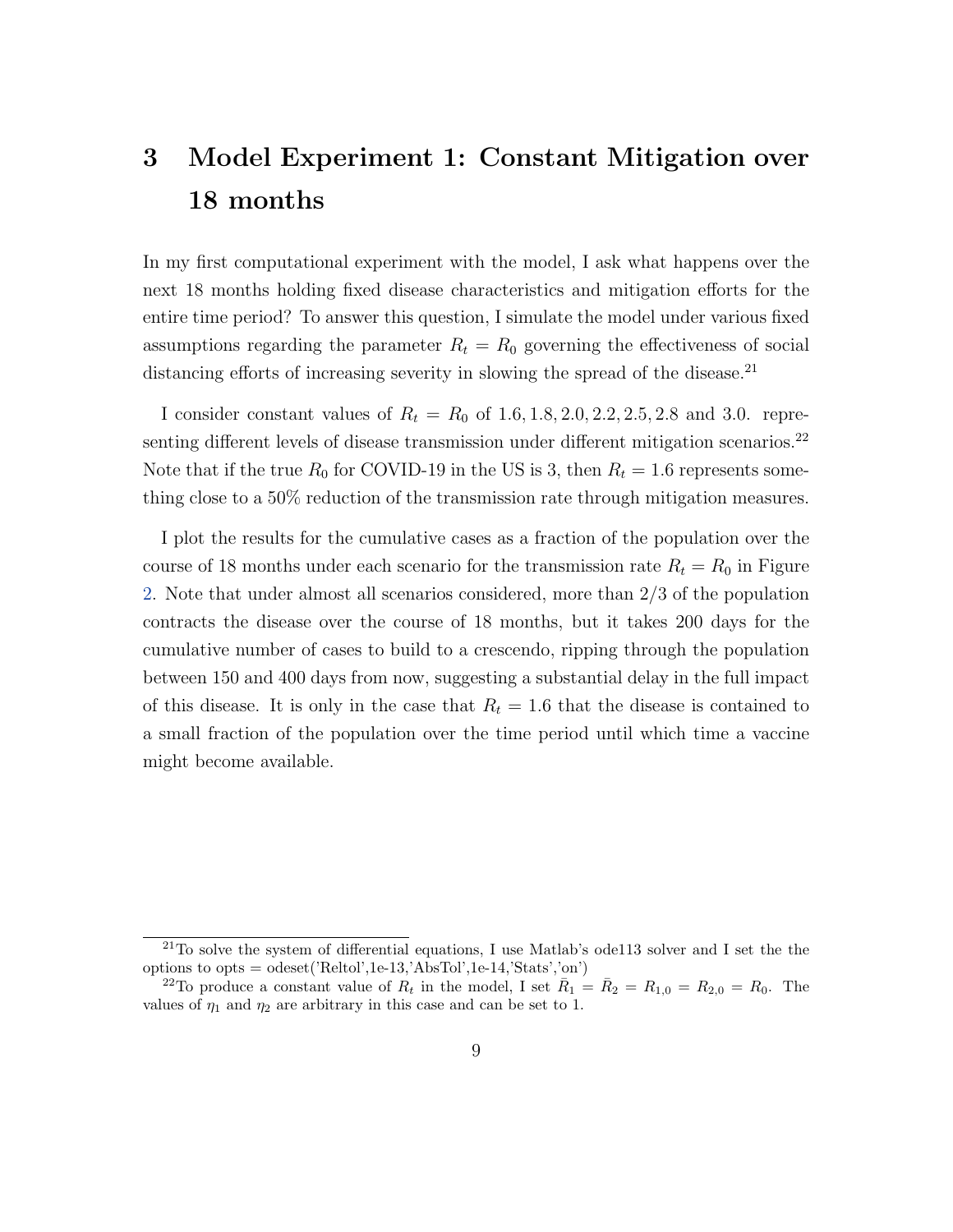<span id="page-10-0"></span>

Figure 2: Cumulative Cases as a fraction of the population over 18 months under different values of  $R_t = R_0$  held constant over the entire 18 month time period

I plot the results for the fraction of the population with an active infection over the course of 18 months under each scenario for the transmission rate  $R_t = R_0$  in Figure [3.](#page-11-0) As discussed above, a rough estimate is that the health system is overwhelmed when this fraction exceeds 1%. The peak incidence in each case is substantially above this threshold. It appears to take 150-200 days to reach this threshold, with peak incidence coming in 250-475 days. It is clear that reductions in  $R_t$  through mitigation efforts do "flatten the curve", but perhaps not by as much as might be hoped unless  $R_t$  can be held to 1.6 or below for the entire 18 month time period.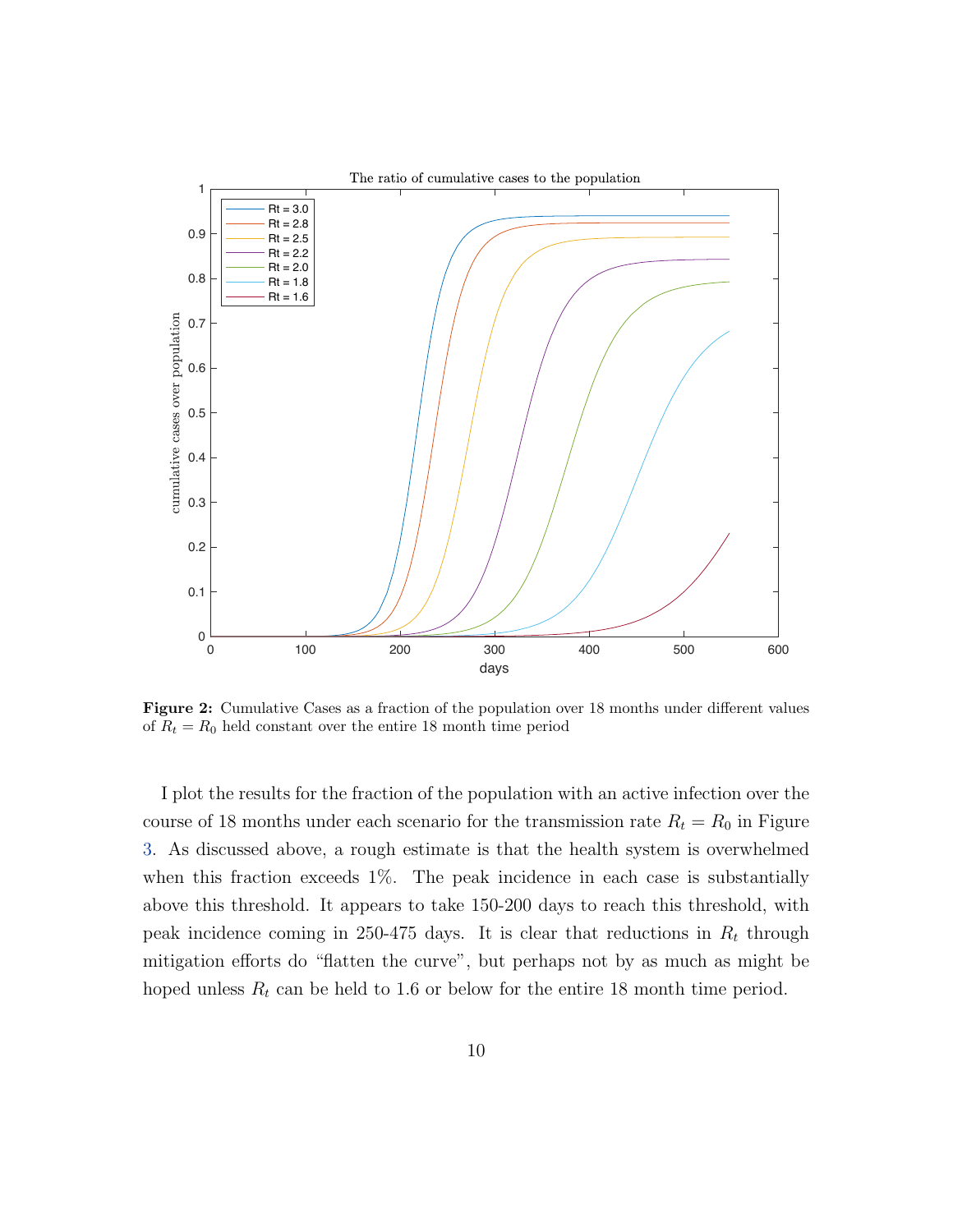<span id="page-11-0"></span>

Figure 3: Fraction of the population with an active infection over 18 months under different values of  $R_t = R_0$  held constant over the entire 18 month time period

Finally, I examine the extent to which early information about the epidemic is helpful in distinguishing which scenario is most likely. To do so, I zoom in on the number of cumulative cases recorded in the early states of the epidemic over the first two months or so in figure [4.](#page-12-0) It appears that it might be difficult to distinguish which of these scenarios is the relevant one given the uncertainties in actually measuring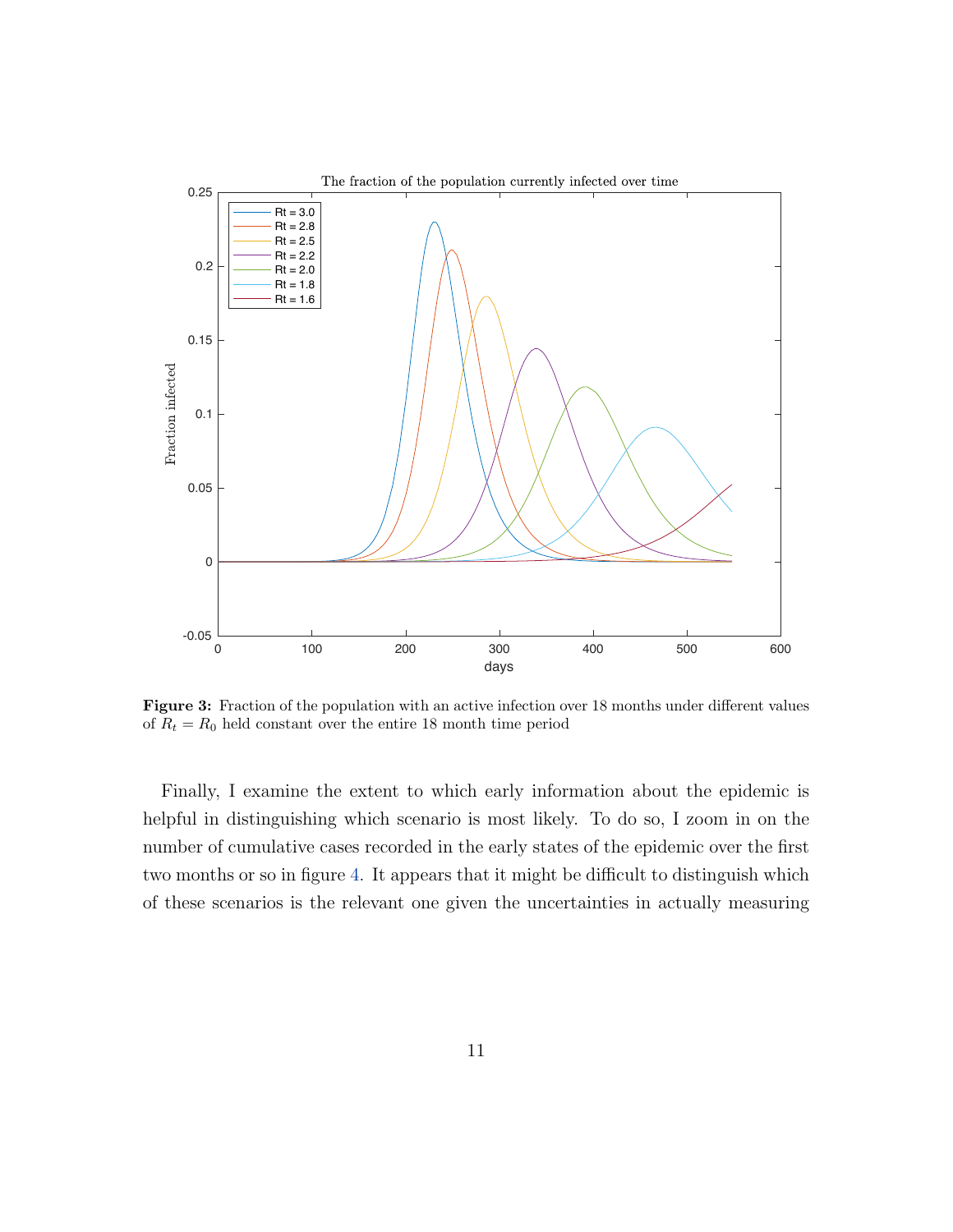the extent of the epidemic in its early phases.  $^{23}\,$   $^{24}$ 

<span id="page-12-0"></span>

Figure 4: Cumulative Cases as a fraction of the population over 2+ months under different values of  $R_t = R_0$  held constant over the entire time period

<sup>&</sup>lt;sup>23</sup>Note that the doubling time for the different values of  $R_t$  implied by the early phase of this experiment are 4.9, 5.9, 5.7, 7.3, 8,6, 9.3, and 12.0 days respectively going from the largest to smallest value of  $R_0$  considered.

 $24$ See [Li et al.](#page-22-7) [\(2020\)](#page-22-7) for a discussion of the extent of unmeasured cases of coronavirus. [https:](https://science.sciencemag.org/content/early/2020/03/13/science.abb3221.full) [//science.sciencemag.org/content/early/2020/03/13/science.abb3221.full](https://science.sciencemag.org/content/early/2020/03/13/science.abb3221.full)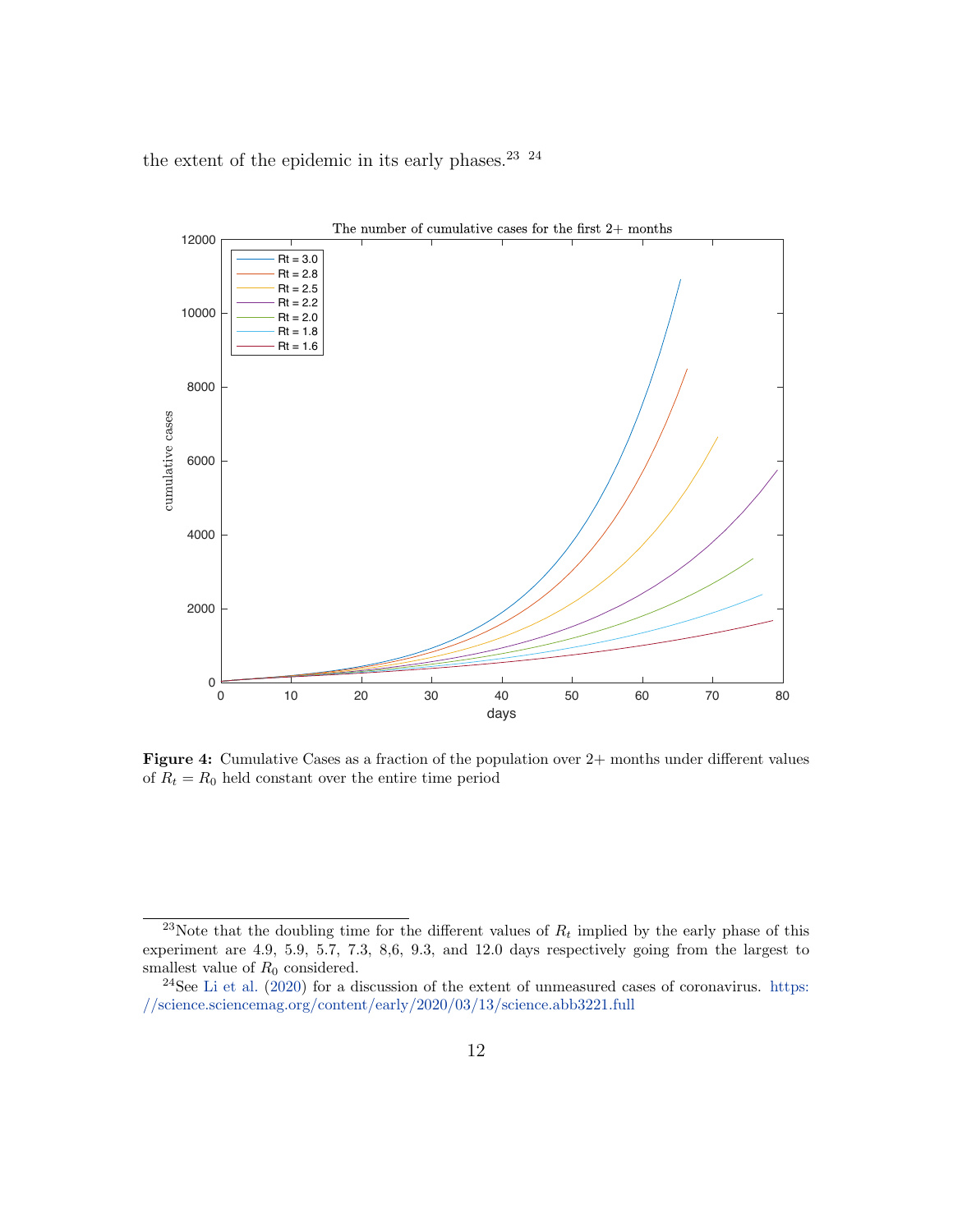### 4 Model Experiment 2: Speed of Mitigation

In this second model experiment, I consider the impact of changing the speed of mitigation. In all the scenarios considered, I set  $R_0 = 3.0$  and set  $R_\infty = 1.6$ . I consider alternative speeds with which  $R_t$  falls from this initial value to this long-run value (under permanently maintained mitigation measures).<sup>25</sup>

In Figure [5,](#page-14-0) I plot the various speeds with which reductions in  $R_t$  are implemented over an 18 month period. In Figures [6](#page-15-0) and [7](#page-16-0) I plot the corresponding paths for cumulative cases and actively infected as a fraction of the population over the 18 months. The results of this simulation show remarkably small benefits to speedy application of mitigation measures in terms of reducing the peak fraction of the population infected. The primary benefit of speedy mitigation appears to be in delaying that period of peak infection. Further examination of this point is required.

<sup>&</sup>lt;sup>25</sup>To implement this experiment, I set  $\bar{R}_1 = \bar{R}_2 = 1.6$  and  $\eta_1 = \eta_2$  equal to values of  $1/5$ ,  $1/10$ ,  $1/20$ ,  $1/50$ ,  $1/100$  corresponding to very fast, fast, moderate, slow, and very slow scenarios repectively.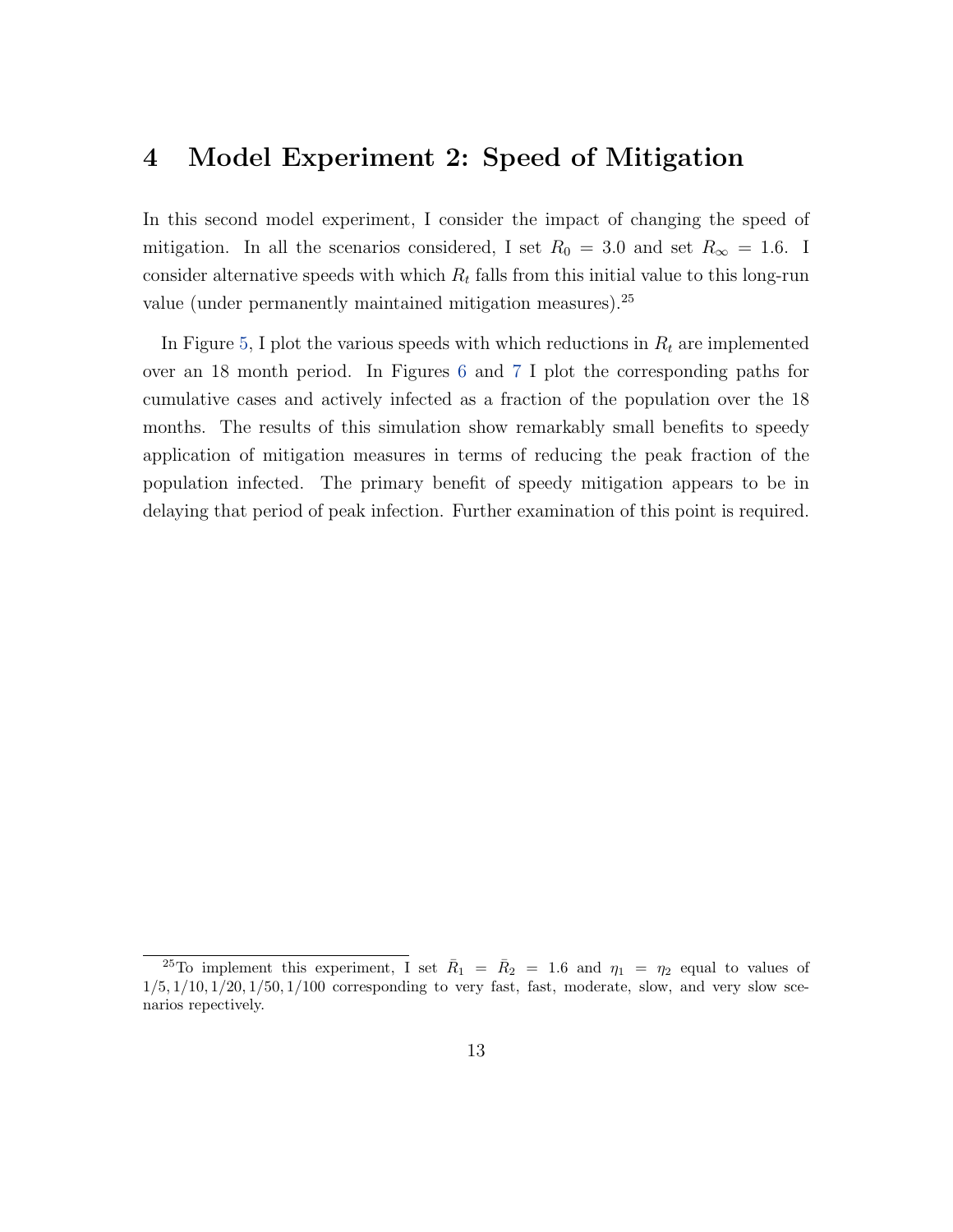<span id="page-14-0"></span>

Figure 5: Reduction in  $R_t$  through mitigation imposed at various speeds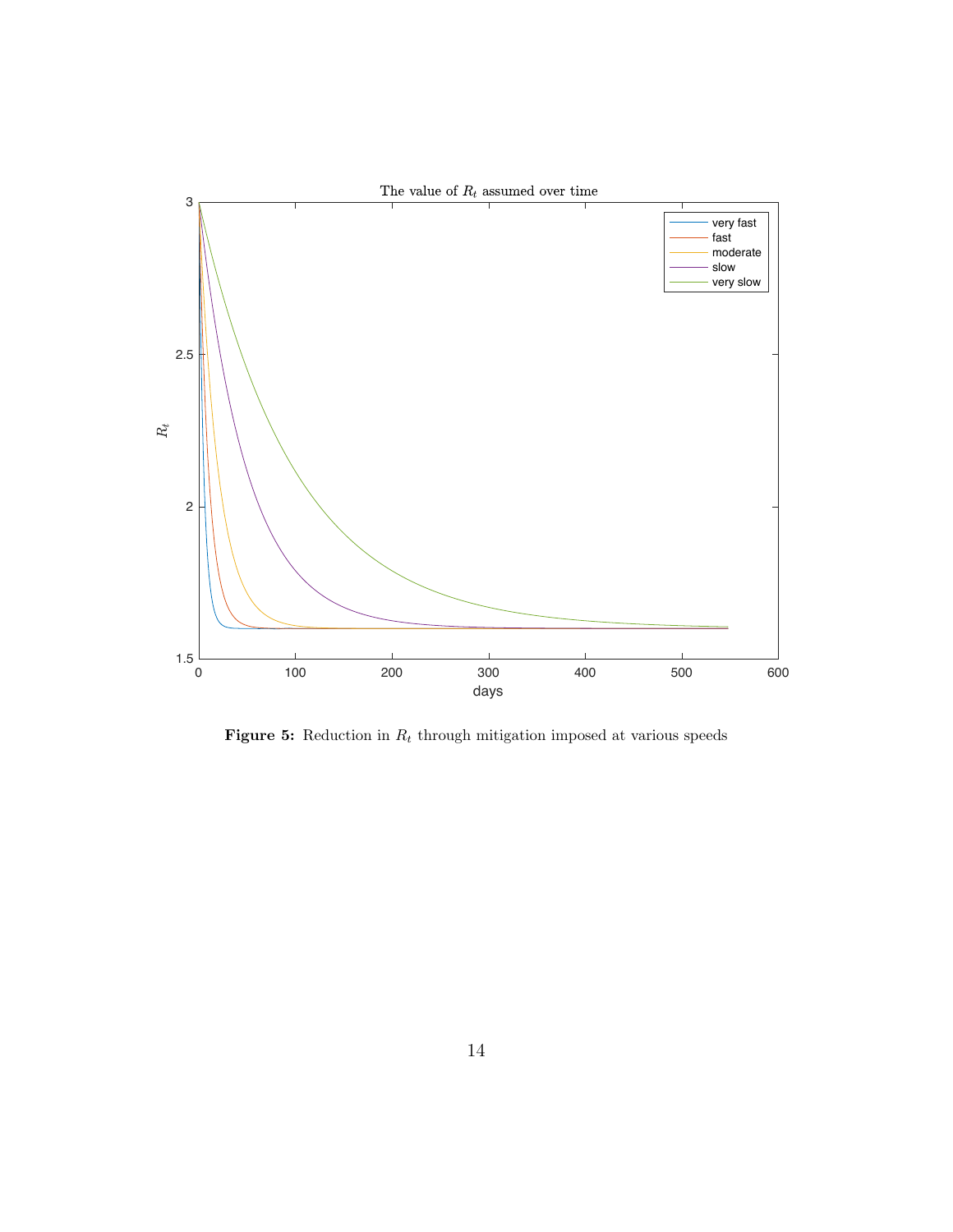<span id="page-15-0"></span>

Figure 6: Cumulative cases as a fraction of the population under mitigation imposed at various speeds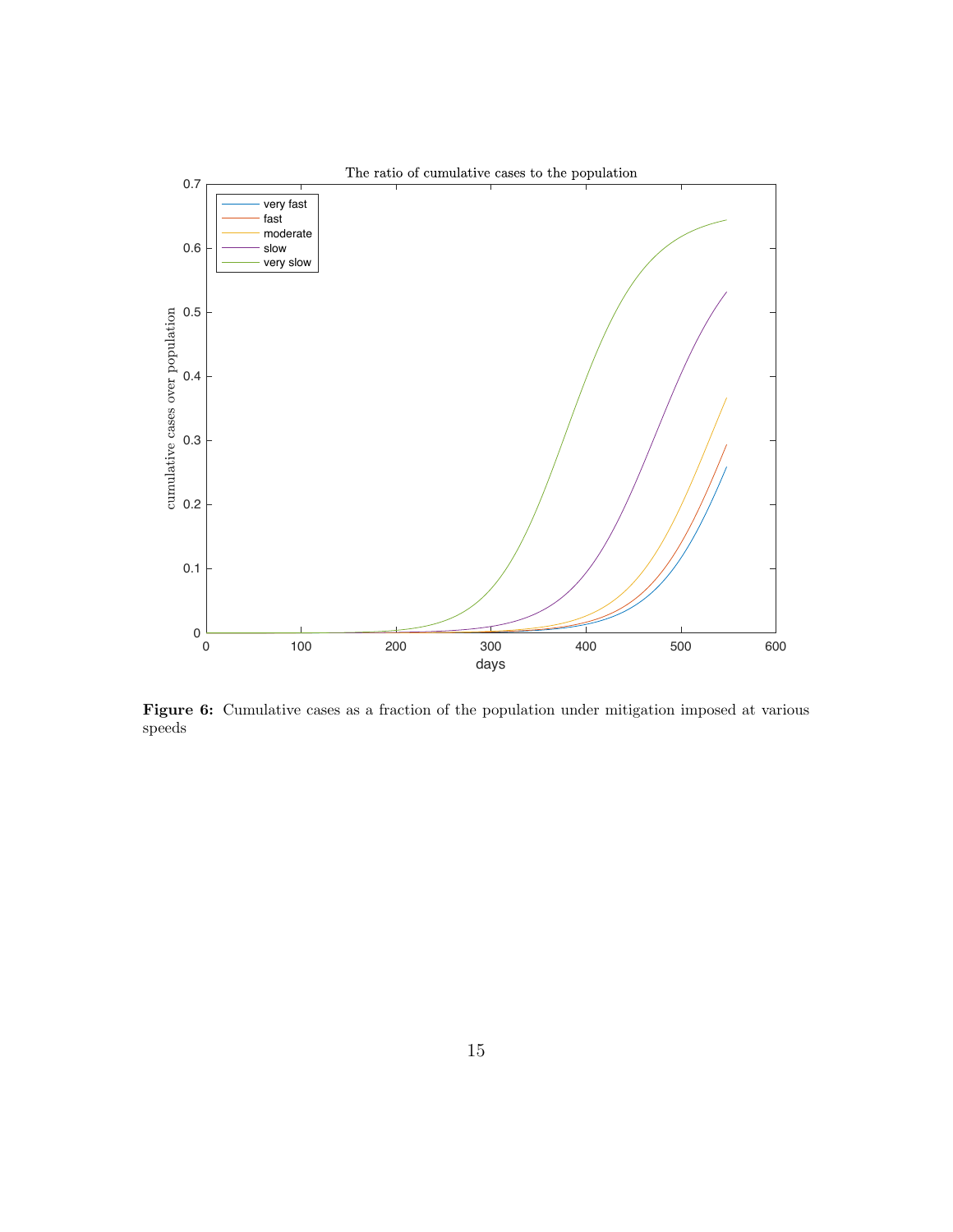<span id="page-16-0"></span>

Figure 7: Active infections as a fraction of the population under mitigation imposed at various speeds

## 5 Model Experiment 3: Temporary imposition of extremely severe mitigation measures

In this third model experiment, I consider a path for mitigation efforts that results initially in a very sharp reduction in  $R_t$  and then a gradual relaxation of these mitigation of these efforts.

The path of  $R_t$  considered is shown in Figure [8.](#page-17-0) Note that here I assume that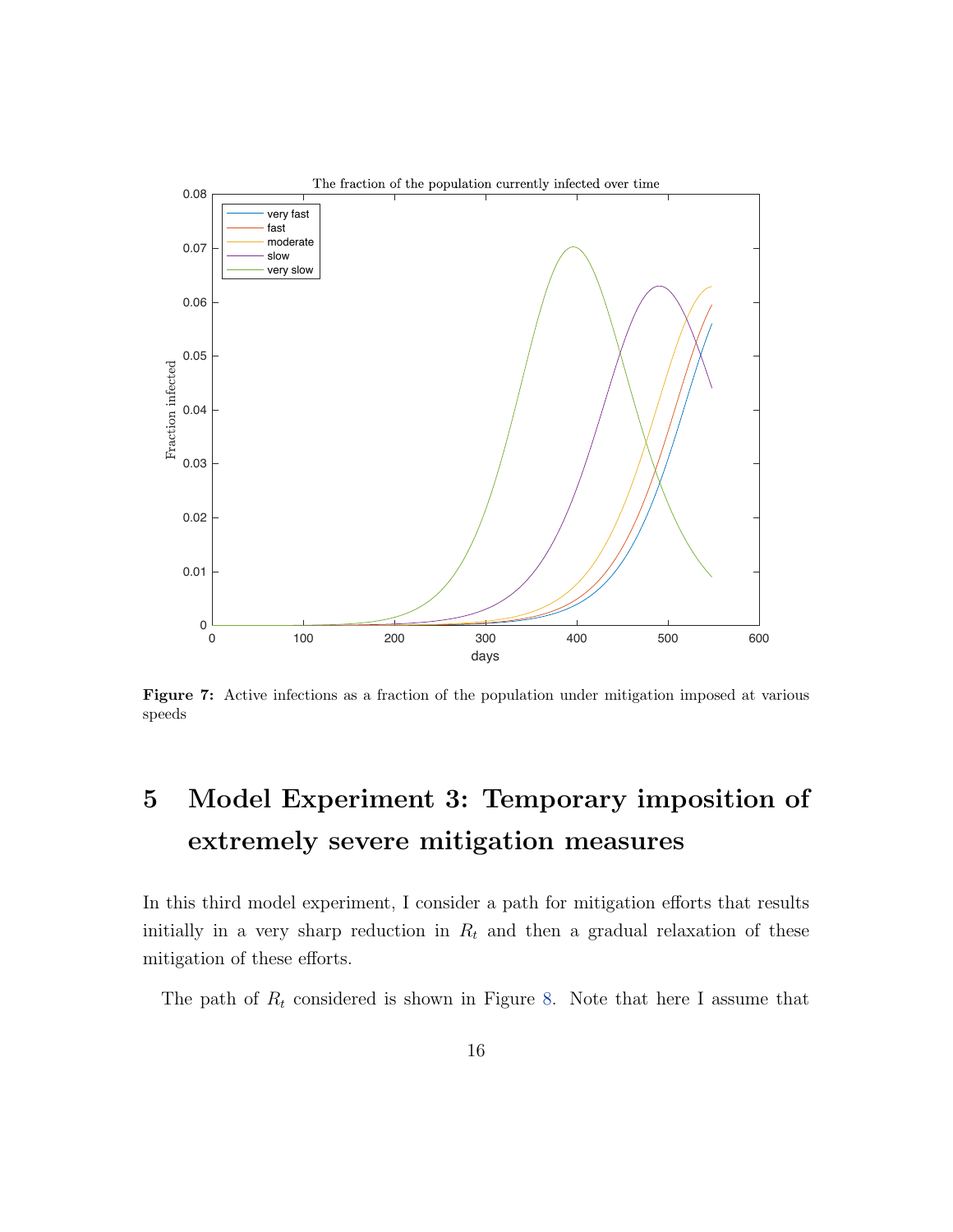these efforts result in values of  $R_t$  well below 1 for a few months, which results in a shrinkage of the epidemic during those months.<sup>26</sup>

<span id="page-17-0"></span>

Figure 8: Path for $R_t$  under temporary extreme mitigation efforts

In Figures [9](#page-18-0) and [10,](#page-19-0) I show the evolution of the cumulative cases of this epidemic and the number of people actively infected in the first several months under this temporary severe mitigation. As shown in these figures, the path for  $R_t$  assumed does result in a "bending of the curve" from exponential to less than linear growth and a

<sup>&</sup>lt;sup>26</sup>The parameter values that generate this path are  $R_{1,0} = 10, R_{2,0} = -4, \bar{R}_1 = -4, \bar{R}_2 = 10,$ and  $\eta_1 = 1/35, \eta_2 = 1/100$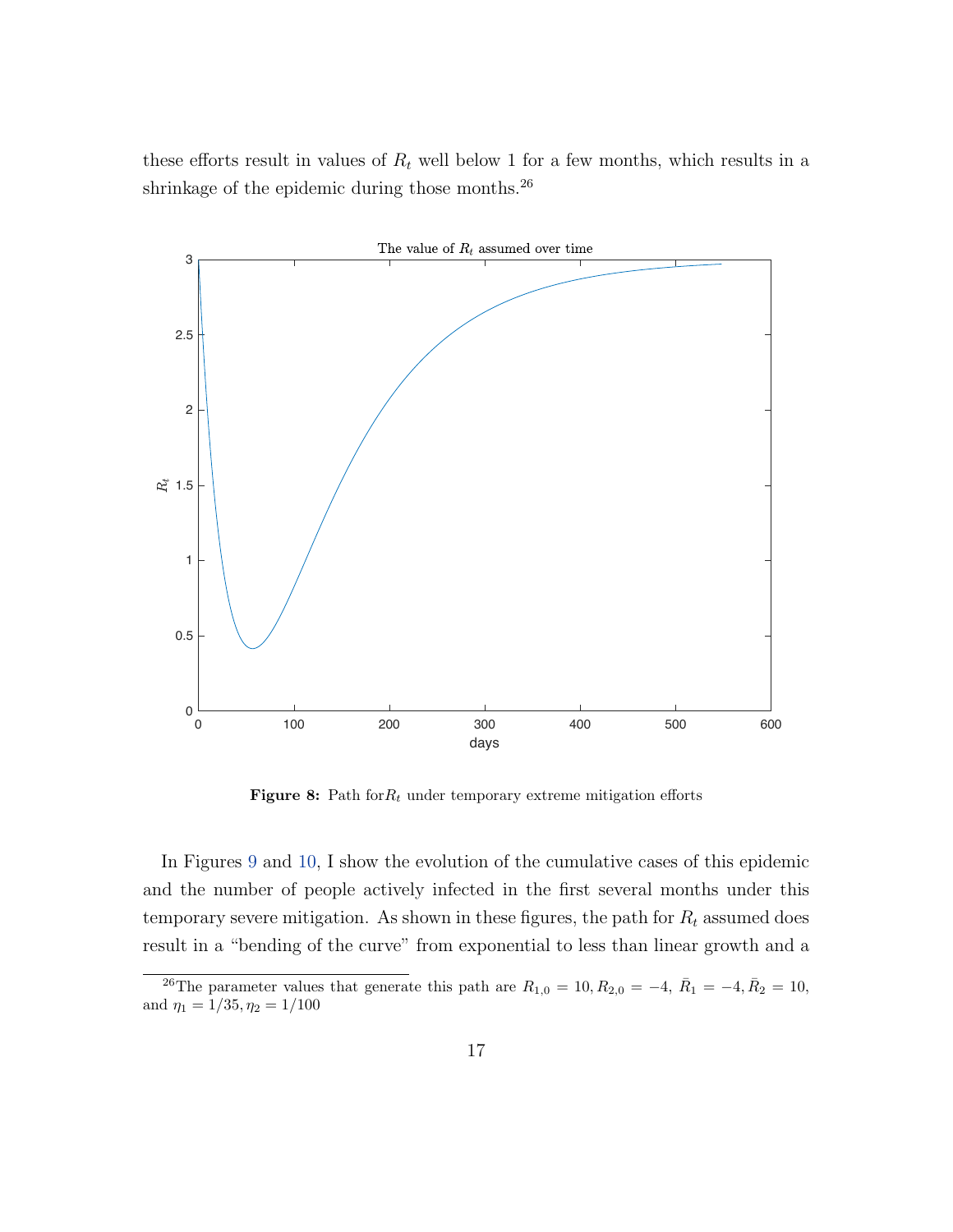substantial reduction in the number of people actively infected just as seen recently in China, South Korea, Taiwan, Singapore, and Hong Kong. Is this temporary success grounds for optimism?

<span id="page-18-0"></span>

Figure 9: Cumulative cases as a fraction of the population under temporary severe mitigation efforts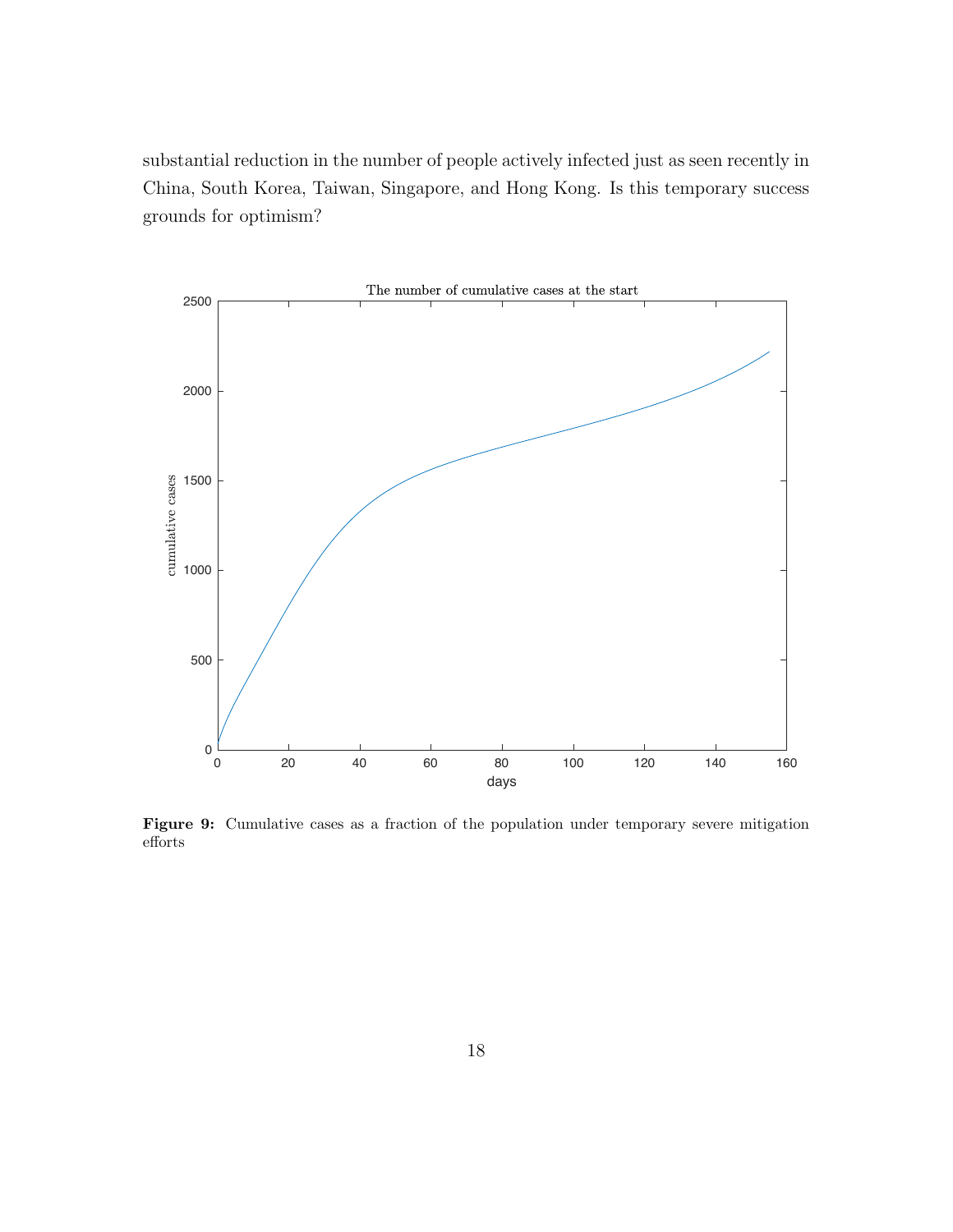<span id="page-19-0"></span>

Figure 10: Number of people actively infected under temporary severe mitigation efforts

In figures [11](#page-20-0) and [12,](#page-21-0) I show the path for cumulative cases and those actively infected as a fraction of the total population over the full 18 month period that includes relaxation of the severe mitigation. As is clear from the figures, the epidemic comes roaring back early in its second year if mitigation is relaxed.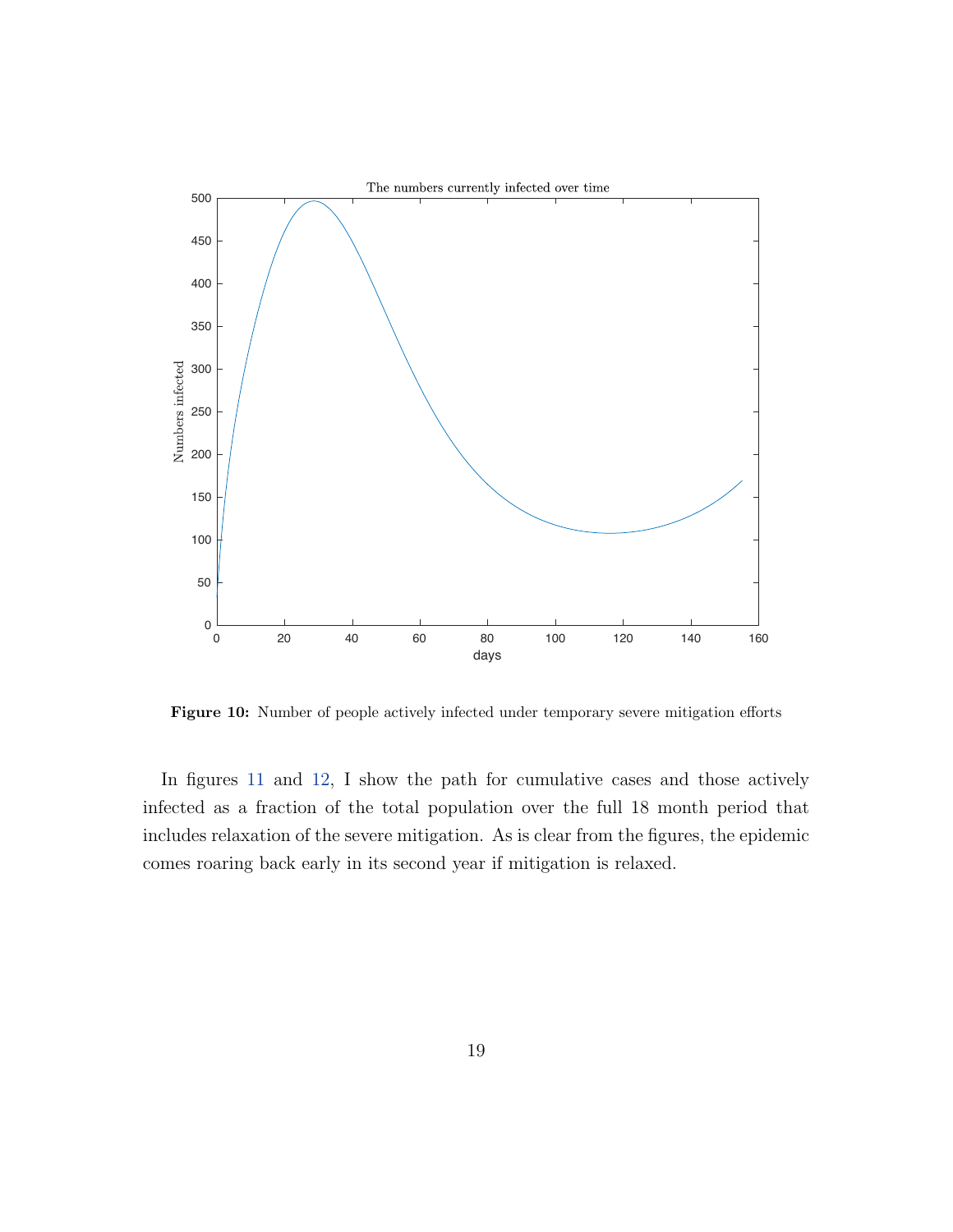<span id="page-20-0"></span>

Figure 11: Cumulative cases as a fraction of the population under under temporary severe mitigation efforts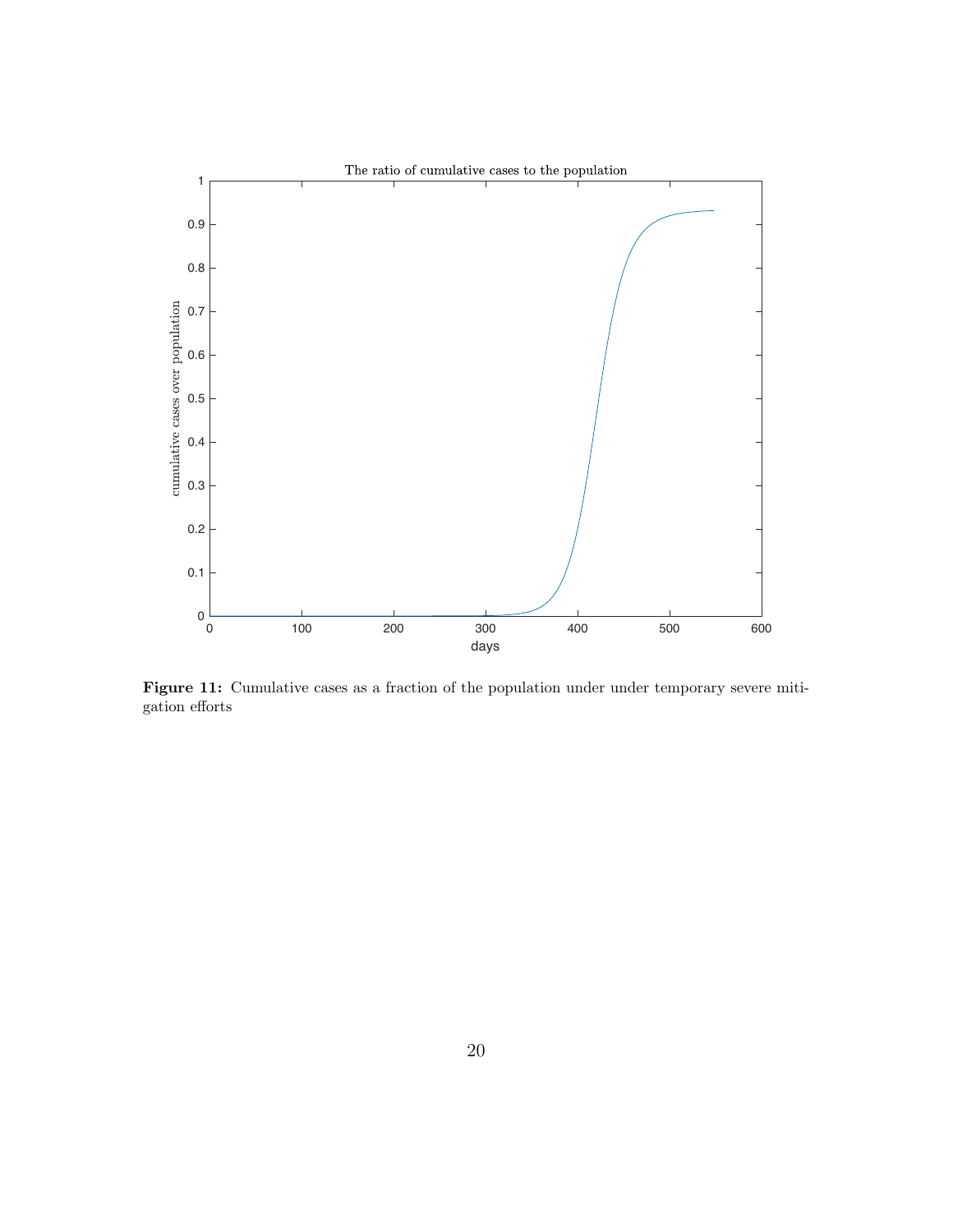<span id="page-21-0"></span>

Figure 12: Active infections as a fraction of the population undertemporary severe mitigation efforts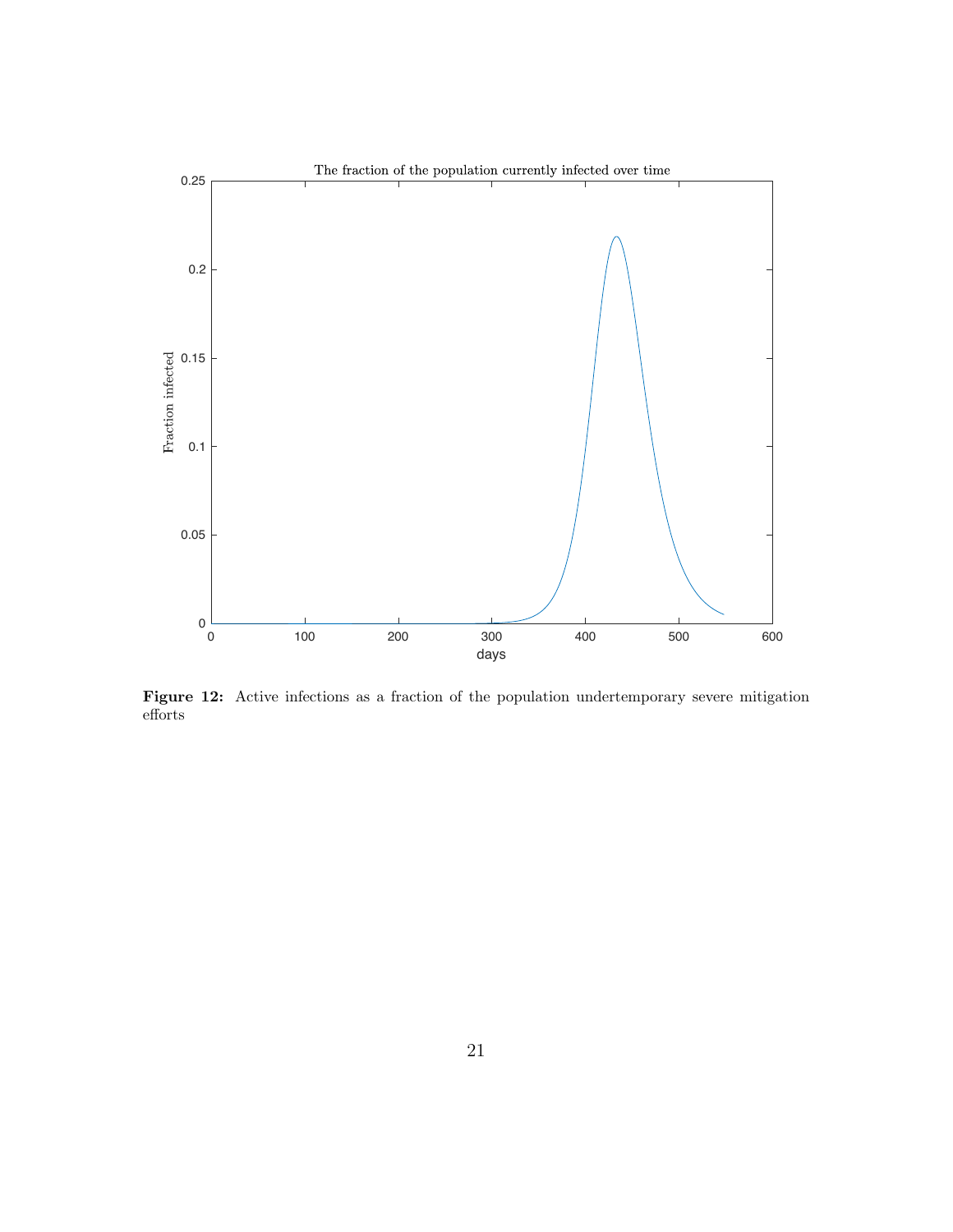## References

<span id="page-22-2"></span>Roy M. Anderson, Hans Heersterbeek, Don Klinkenberg, and T. Dierdre Hollingsworth. How will country-based mitigation measures influence the course of the covid-19 epidemic? The Lancet, March 2020.

<span id="page-22-1"></span>Robert Barro, Jose F. Ursua, and Joanna Weng. The coronavirus and the great influenza epidemic: Lessons from the "spanish flu" for the coronavirus's potential effects on mortality and economic activity. March 2020.

<span id="page-22-5"></span>Anthony S. Fauci, H' Clifford Lane, and Robert R. Redfield. Covid-19 — navigating the uncharted. New England Journal of Medicine, February 2020.

<span id="page-22-0"></span>Pierre Olivier Gourinchas. Flattening the pandemic and recession curves. [https://drive.google.com/file/d/1mwMDiPQK88x27JznMkWzEQpUVm8Vb4WI/](https://drive.google.com/file/d/1mwMDiPQK88x27JznMkWzEQpUVm8Vb4WI/view?usp=sharing) [view?usp=sharing,](https://drive.google.com/file/d/1mwMDiPQK88x27JznMkWzEQpUVm8Vb4WI/view?usp=sharing) March 2020.

<span id="page-22-3"></span>Joel Hellewell, Sam Abbott, Amy Gimma, Nikos Bosse, Christopher Jarvis, Timothy Russell, James D. Munday, Adam J Kurcharski, and W John Edmunds. Feasibility of controlling covid-19 outbreaks by isolation of cases and contacts. The Lancet, February 2020.

<span id="page-22-4"></span>Dan Klein, Brittany Hagerdorn, Cliff Kerr, Hu Hao, Trevor Bedford, and Mike Famulare. Working paper – model-based estimates of covid-19 burden in king and snohomish counties through april 7, 2020. March 2020.

<span id="page-22-6"></span>Adam J. Kucharski, Timothy W Russell, Charlie Diamond, Yang Liu, John Edmunds, and Sebastian Funk. Early dynamics of transmission and control of covid-19: a mathematical modelling study. The Lancet, March 2020.

<span id="page-22-7"></span>Ruiyun Li, Sen Pei, Bin Chen, Yimeng Song, Tao Zhang, Wan Yang, and Jeffrey Shaman. Substantial undocumented infection facilitates the rapid dissemination of novel coronavirus (sars-cov2). Science, March 2020.